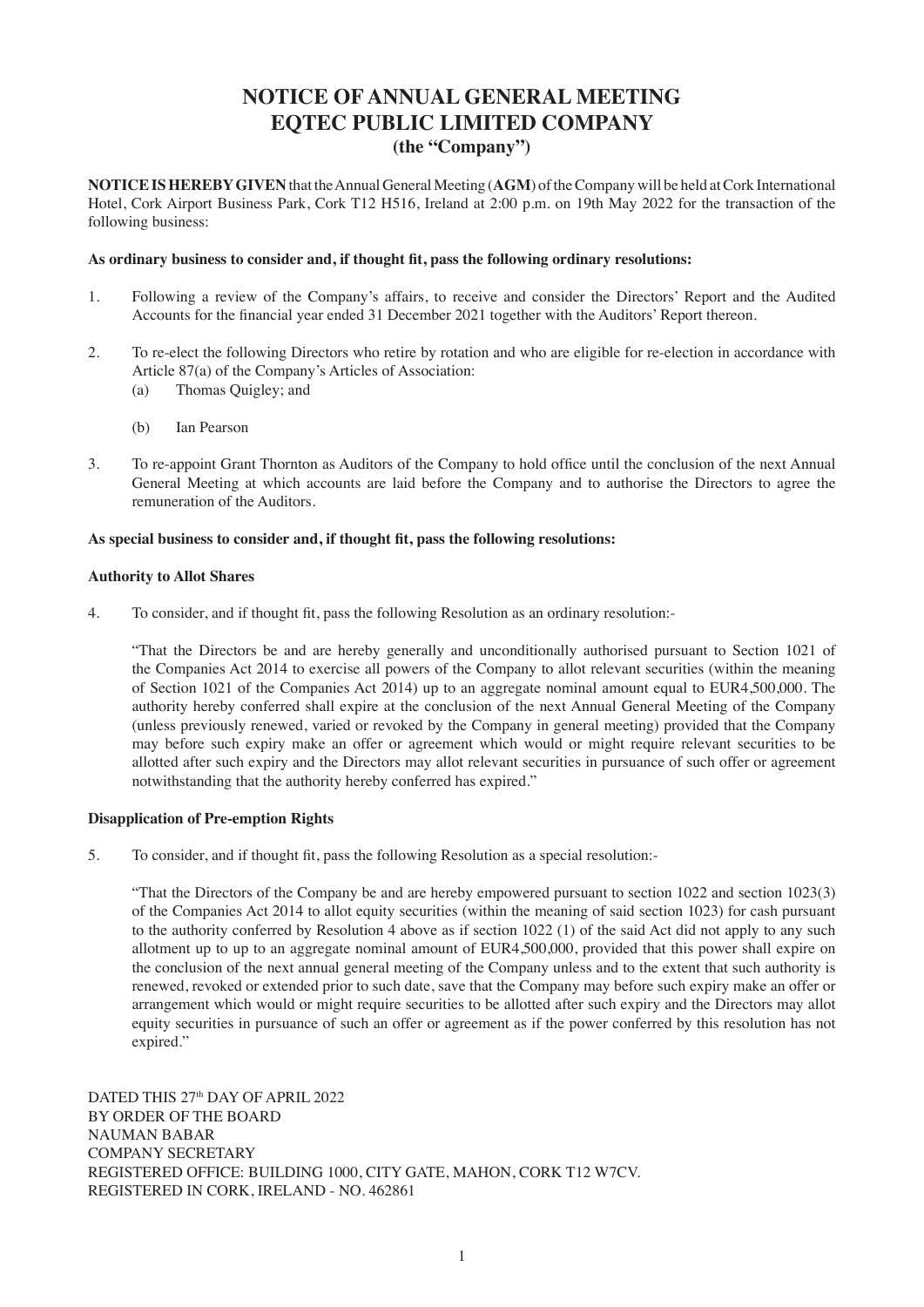# **NOTES**

# **ENTITLEMENT TO ATTEND AND VOTE**

- 1. The Company, pursuant to Section 1087G of the Companies Act 2014, specifies that only those persons holding Ordinary Shares in the capital of the Company registered in the register of members of the Company at 7.00 p.m. on 15th May 2022 or if the AGM is adjourned, at 7.00 p.m. on the day that falls four days before the date appointed for the adjourned meeting (for the purpose of these notes only, "**Shareholders**") shall be entitled to attend, speak, ask questions and in respect of the number of Ordinary Shares registered in their name, vote (by proxy) at the meeting, or if relevant, any adjournment thereof. Changes in the register after that time and date will be disregarded in determining the right of any person to attend and/or vote at the meeting or any adjournment thereof.
- 2. A member entitled to attend, speak, ask questions and vote at the Annual General Meeting is entitled to appoint a proxy as an alternative to attend, speak, ask questions and vote instead of him/her. A proxy need not be a member of the Company. The deposit of an instrument of proxy will not preclude a member from attending the Annual General Meeting or at any adjournment thereof. Should you wish to appoint more than one proxy, please read carefully the explanatory notes accompanying the Form of Proxy. Holders of CREST Depositary Interests ("CDIs") ("CDI Holders") and/or participants of the Euroclear Bank SA/NV ("Euroclear Bank") system (the "EB System") ("EB Participants") wishing to attend, speak or ask questions at the AGM must arrange to have themselves appointed as their own proxy as explained in notes 3 and 4 respectively below.
- 3. As a member, you can exercise your right to vote in the following ways:
	- (a) by appointing the Chairman or another person as a proxy to vote on your behalf;
	- (b) CDI Holders may (i) send electronic voting instructions to Euroclear Bank via Broadridge Financial Solutions Limited ("Broadridge"); or (ii) appoint a proxy via the Broadridge Global Proxy Voting service; or
	- (c) EB Participants may (i) send electronic voting instructions to Euroclear Bank; or (ii) send a proxy voting instruction to Euroclear Bank to appoint Euroclear Nominees Limited (i.e. the nominee of Euroclear Bank) ("Euroclear Nominees") or the Chairman or a third party (other than Euroclear Nominees Limited or the Chairman of the meeting) to vote at the meeting.
- 4. Persons who hold their interests in the ordinary shares of the Company (the "Ordinary Shares") as Belgian law rights through the EB System or as CDIs should consult with their stockbroker or other intermediary at the earliest opportunity for further information on the processes and timelines for submitting proxies and voting instructions for the AGM through the respective systems.
- 5. All resolutions at the AGM will be put to a poll. Pursuant to Section 190(b) of the Companies Act 2014, where a poll is taken at the AGM, a Shareholder, present in person or by proxy, holding more than one share need not cast all his/her votes in the same way.
- 6. A vote withheld is not a vote in law and will not be counted in the calculation of the proportion of the votes for and against a resolution.
- 7. In the case of joint holders, the vote of the senior who tenders a vote, whether in person or by proxy, will be accepted to the exclusion of the votes of the other registered holder(s) and, for this purpose, seniority will be determined by the order in which the names stand in the register of members of the Company.

# **APPOINMENT OF PROXY**

- 8. For Shareholders whose name appears on the register of members of the Company (being those who hold their shares in certificated form), your proxy may be submitted:
	- by post, by completing the enclosed Form of Proxy and returning it to the Company's Registrar Link Registrars Limited at P.O. Box 1110, Maynooth, Co. Kildare, Ireland or if delivered by hand to Link Registrars Limited, Block C, Maynooth Business Campus, Maynooth, Co Kildare, W23 F854, Ireland.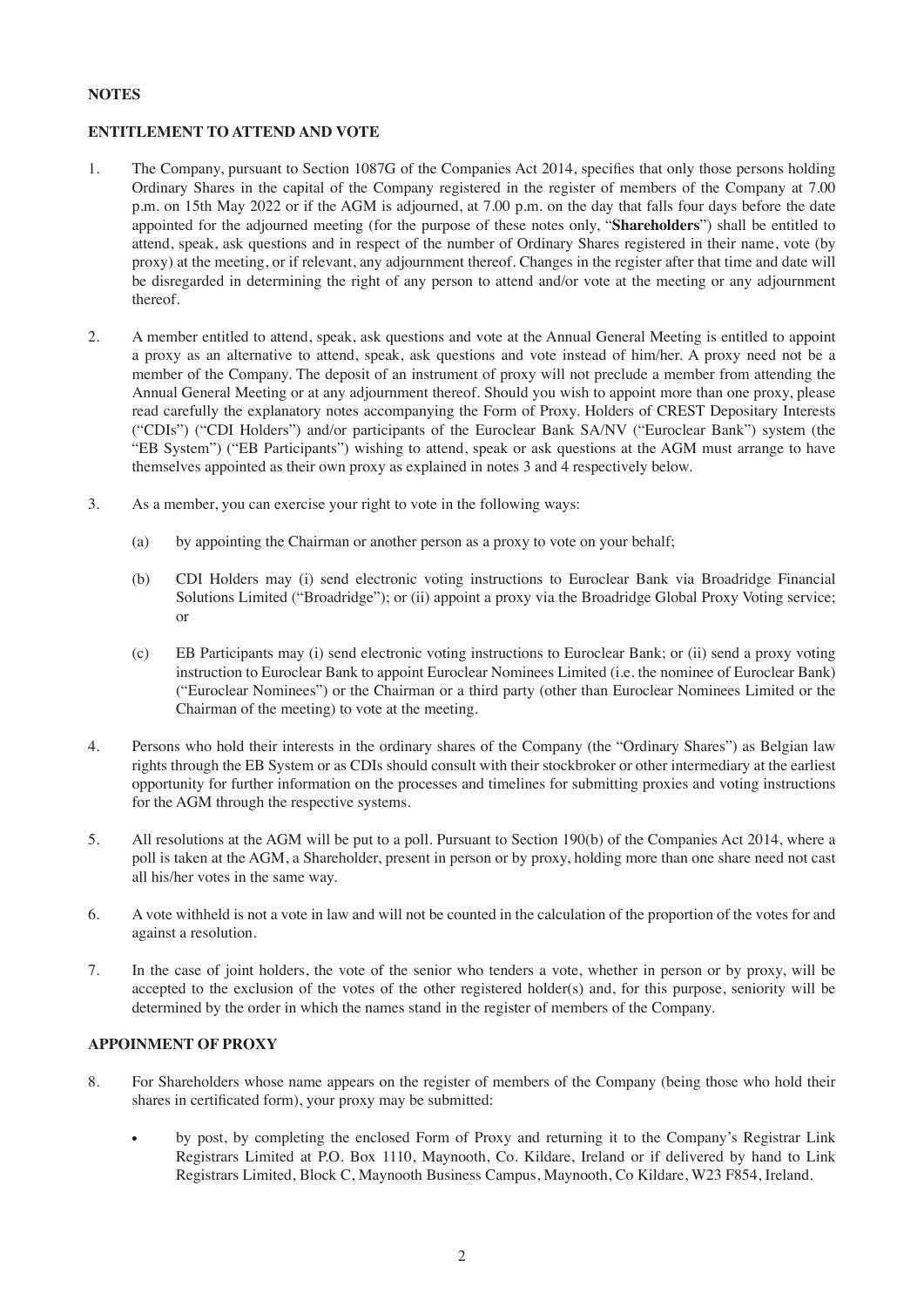- 9. Persons who hold their interests in ordinary shares as Belgian law rights through the Euroclear system or as CDIs should see notes 11 to 15 below and consult with their custodian, stockbroker or other intermediary at the earliest opportunity for further information on the processes and timelines for submitting proxy votes for the AGM through the respective systems.
- 10. For voting services offered by custodians holding Irish corporate securities directly with Euroclear Bank SA/NV ("**Euroclear Bank**"), please contact your custodian.

# **FURTHER INFORMATION FOR EB PARTICIPANTS**

- 11. Participants in the Euroclear system ("**EB Participants**") can submit proxy appointments (including voting instructions) electronically in the manner described in the document issued by Euroclear Bank in February 2021 and entitled "Euroclear Bank as issuer CSD for Irish corporate securities – Service description."
- 12. EB Participants can send electronic voting instructions to instruct the sole registered shareholder of all Ordinary Shares held through the Euroclear system, Euroclear Nominees Limited ("Euroclear Nominees") on how to vote.
- 13. In following instructions from EB Participants, Euroclear Nominees will either vote itself or appoint the Chair as proxy, in respect of all or specific resolution(s) to: (a) vote in favour;
	- (b) vote against;
	- (c) abstain; or
	- (d) give a discretionary vote to the Chair.
- 14. Euroclear Bank will, wherever practical, aim to have a voting instruction deadline of one (1) hour prior to the Company's proxy appointment deadline (being 48 hours before the relevant meeting).
- 15. Voting instructions cannot be changed or cancelled after Euroclear Bank's voting deadline. There is no facility to offer a letter of representation/appoint a corporate representative other than through the submission of third party proxy appointment instructions.
- 16. EB Participants are strongly encouraged to familiarise themselves with the arrangements with Euroclear Bank, including the voting deadlines and procedures.

### **FURTHER INFORMATION FOR HOLDERS OF CDIs**

- 17. Euroclear UK & International Limited ("**EUI**"), the operator of the CREST system has arranged for voting instructions relating to the CDIs held in CREST to be received via a third party service provider, Broadridge Financial Solutions Limited ("**Broadridge**"). CDI holders can complete and submit electronic voting instructions or proxy appointment instructions electronically through Broadridge.
- 18. If you hold CDIs and wish to submit electronic voting instructions or proxy appointment instructions you must use the Broadridge Global Proxy Voting service. To avail of the voting service, you will need to complete the Meetings and Voting Client Set-up Form (CRT408) prescribed by Broadridge. Completed application forms should be returned to EUI (signed by an authorised signatory with another relevant authorised signatory copied for verification purposes) to the following email address: eui.srd2@euroclear.com. Fully completed application forms will be shared by EUI with Broadridge. This will enable Broadridge to contact you and share further detailed information on the service offering and initiate the process for granting your access to the Broadridge platform.
- 19. Broadridge will set a voting deadline by which time electronic voting instructions or proxy appointment instructions must be received by it for use at the AGM. Broadridge's voting deadline will be earlier than Euroclear Bank's voting instruction deadline. Voting instructions cannot be changed or cancelled after Broadridge's voting deadline.
- 20. CDI holders are strongly encouraged to familiarise themselves with the arrangements with Broadridge, including the voting deadlines and procedures and to take, as soon as possible, any further actions required by Broadridge in order that they may avail of this voting service.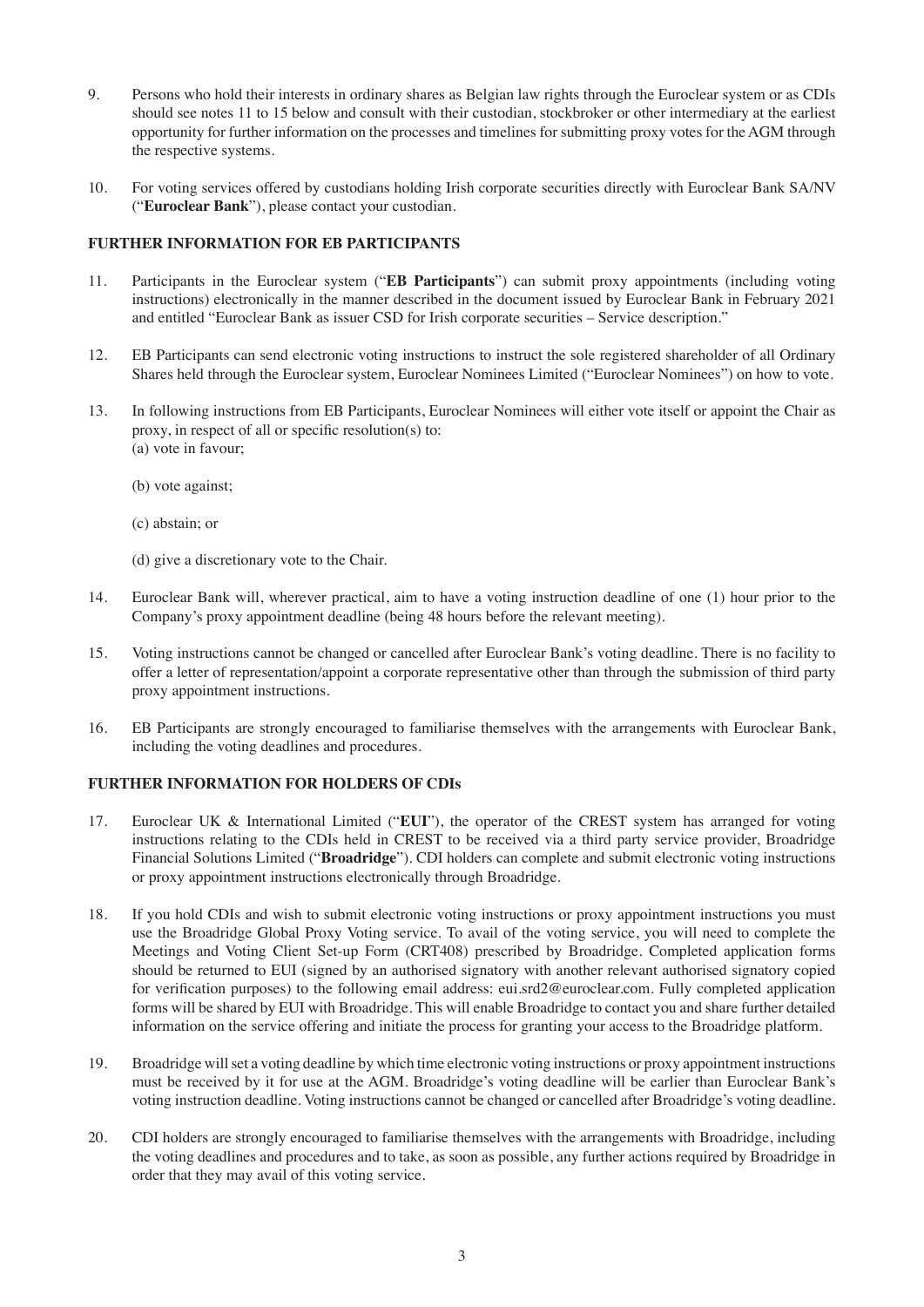### **DEADLINES FOR RECEIPT BY THE COMPANY OF PROXY VOTING INSTRUCTIONS**

21. To be effective, all proxy voting instructions (whether submitted directly or through the EB System or CREST) together with any power of attorney or other authority under which it is executed, or a notarially certified copy thereof, must be received by the Company's Registrars, Link Registrars Limited at P.O. Box 1110, Maynooth, Co. Kildare, Ireland if delivered by post or to Link Registrars Limited, Block C, Maynooth Business Campus, Maynooth, Co Kildare, W23 F854, Ireland if delivered by hand during normal business hours not less than 48 hours before the time appointed for the holding of the meeting (i.e. Tuesday 17<sup>th</sup> May 2022) or any adjournment thereof. However, persons holding through the EB System or CREST will also need to comply with any additional voting deadlines imposed by the respective service offerings. All relevant persons are recommended to consult with their stockbroker or other intermediary at the earliest opportunity.

### **QUESTIONS**

22. Shareholders may ask questions related to items on the AGM agenda and have such questions answered by the Company subject to any reasonable measures the Company may take to ensure the identification of Shareholders. An answer is not required if (a) an answer has already been given on the Company's website in the form of a "Q&A"; or (b) it would interfere unduly with preparation for the meeting or the confidentiality or business interests of the Company; or (c) it appears to the Chairman that it is undesirable in the interests of good order of the meeting that the question be answered. Shareholders may also submit a question in writing before the AGM, to be received at least two business days before the meeting (i.e. Tuesday 17<sup>th</sup> May 2022) by email to agm@eqtec.com.

# **INVESTORS MEET COMPANY**

23. In order to ensure that shareholders are able to follow the proceedings of the AGM, the Company will provide access online through the Investor Meet Company platform. However, shareholders will not be able to vote online during the Meeting and are therefore urged to submit their votes via proxy as early as possible. Shareholders are also invited to submit questions for the Board to consider. Questions can be pre submitted in advance of the AGM via the Investor Meet Company Platform up to 9am the day before the meeting, or at any time during the AGM itself. The Board will respond to key questions during the meeting and will provide all such answers on its website as soon as possible thereafter. Shareholders who wish to attend the AGM online should register for the event in advance via the following Investor Meet link: https://www.investormeetcompany.com/eqtec-plc/register-investor. Investors who already follow EQTEC PLC on the Investor Meet Company platform will automatically be invited.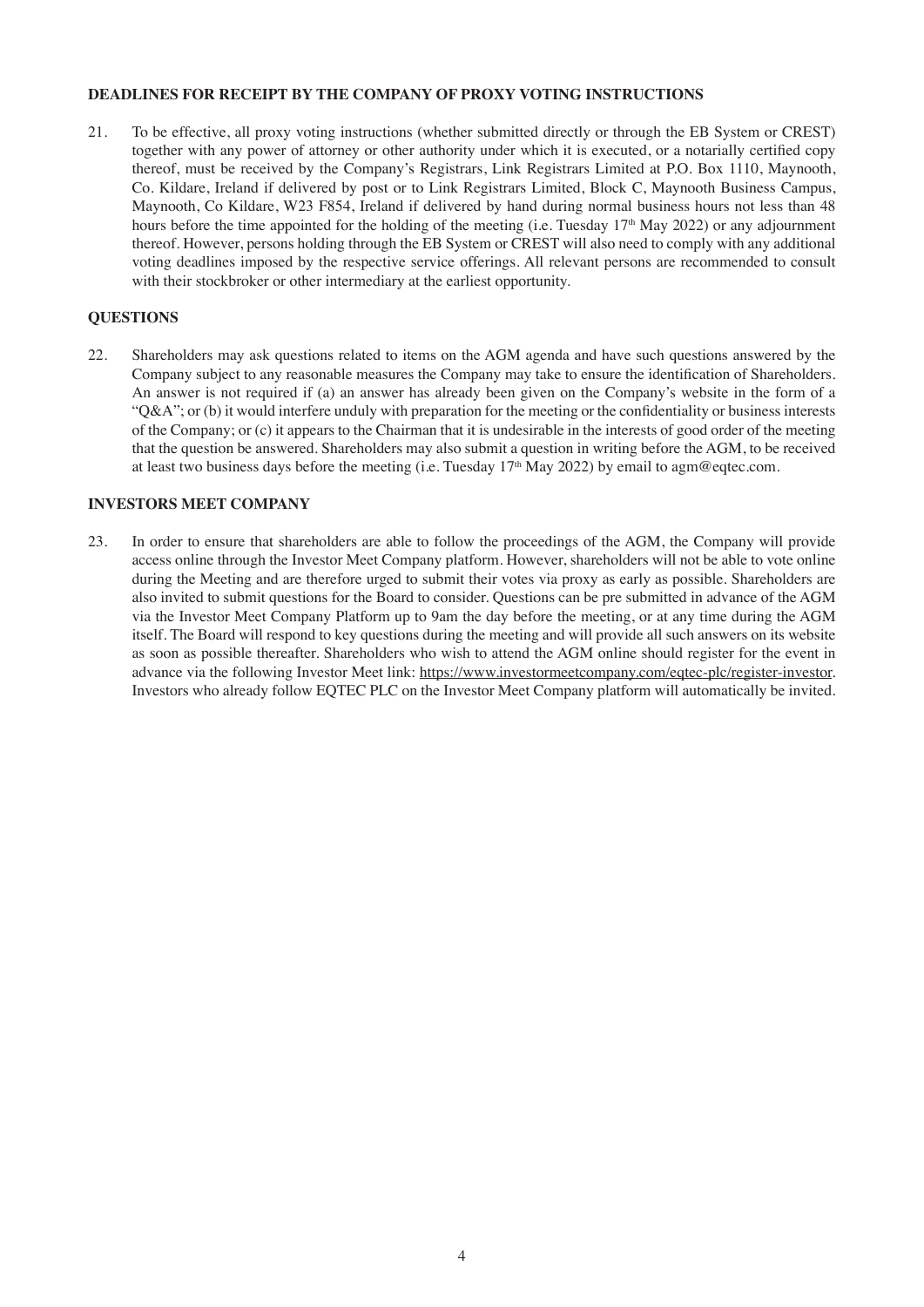# **EQTEC PLC Annual General Meeting Form of Proxy**

**Note:** Please indicate with an '**X**' in the boxes below how you wish your votes to be cast in<br>respect of each of the resolutions detailed in the notice convening the Meeting. If no specific<br>direction as to voting is given

| Resolutions to be voted on are set out in detail in the Notice of Annual General Meeting. |                                                                                                                                                                                                                                                                 |     |  | for use by members of EQTEC plc at the Annual<br>General Meeting to be held at Cork International |                                                                                                                                                                                                                                                                                                                                                                                                               |
|-------------------------------------------------------------------------------------------|-----------------------------------------------------------------------------------------------------------------------------------------------------------------------------------------------------------------------------------------------------------------|-----|--|---------------------------------------------------------------------------------------------------|---------------------------------------------------------------------------------------------------------------------------------------------------------------------------------------------------------------------------------------------------------------------------------------------------------------------------------------------------------------------------------------------------------------|
| <b>Ordinary Business</b>                                                                  |                                                                                                                                                                                                                                                                 | For |  | <b>Against</b> Withheld                                                                           | Hotel, Cork Airport Business Park, Cork T12 H516,<br>Ireland, on 19 May 2022 at 2:00 pm                                                                                                                                                                                                                                                                                                                       |
|                                                                                           | To receive and consider the Directors' Report and the Audited Accounts for<br>the year ended 31 December 2021 together with the Auditors' Report<br>thereon.                                                                                                    |     |  |                                                                                                   | I/we (Block Letters)                                                                                                                                                                                                                                                                                                                                                                                          |
|                                                                                           | 2(a) To re-elect Mr. Thomas Quigley, who retires by rotation in accordance with<br>Article 87 (a) of the Company's Articles of Association.                                                                                                                     |     |  |                                                                                                   | being a member/members of the above-named                                                                                                                                                                                                                                                                                                                                                                     |
|                                                                                           | (b) To re-elect Mr. Ian Pearson who retires by rotation in accordance with Article<br>87 (a) of the Company's Articles of Association.                                                                                                                          |     |  |                                                                                                   | Company hereby irrevocably appoint the Chairman                                                                                                                                                                                                                                                                                                                                                               |
| 3                                                                                         | To re-appoint Grant Thornton as Auditors of the Company to hold office until<br>the conclusion of the next Annual General Meeting at which accounts are laid<br>before the Company and to authorise the Directors to agree the<br>remuneration of the Auditors. |     |  |                                                                                                   | of the Annual General Meeting, with full power of<br>substitution<br>or § ……………………………………………………………                                                                                                                                                                                                                                                                                                             |
| <b>Special Business</b>                                                                   |                                                                                                                                                                                                                                                                 |     |  |                                                                                                   |                                                                                                                                                                                                                                                                                                                                                                                                               |
| $\overline{4}$                                                                            | THAT the Directors be authorised to exercise all powers of the Company to<br>allot relevant securities.                                                                                                                                                         |     |  |                                                                                                   | as my/our proxy to vote for me/us on my/our behalf<br>at the Annual General Meeting of the Company                                                                                                                                                                                                                                                                                                            |
| 5                                                                                         | THAT the Directors be empowered to disapply statutory pre-emption rights.                                                                                                                                                                                       |     |  |                                                                                                   | convened for 19 May 2022 at 2:00 pm or at any<br>adjournment thereof for the purposes of considering<br>and, if thought fit, passing the Resolutions referred<br>to in the Notice convening the Annual General<br>Meeting and in respect of other resolutions that may<br>arise at the Meeting. I/We direct that my/our vote(s)<br>be cast on the Resolutions as indicated by an X in<br>the appropriate box. |
|                                                                                           | Date<br>Signature                                                                                                                                                                                                                                               |     |  |                                                                                                   |                                                                                                                                                                                                                                                                                                                                                                                                               |

§ If it is desired to appoint another person as a proxy these words should be deleted and the name and address of the proxy, who need not be a member of the Company, inserted.

\* Unless otherwise directed, and in respect of any other resolution properly moved at the meeting, the proxy will vote, or may abstain from voting, as he/she thinks fit.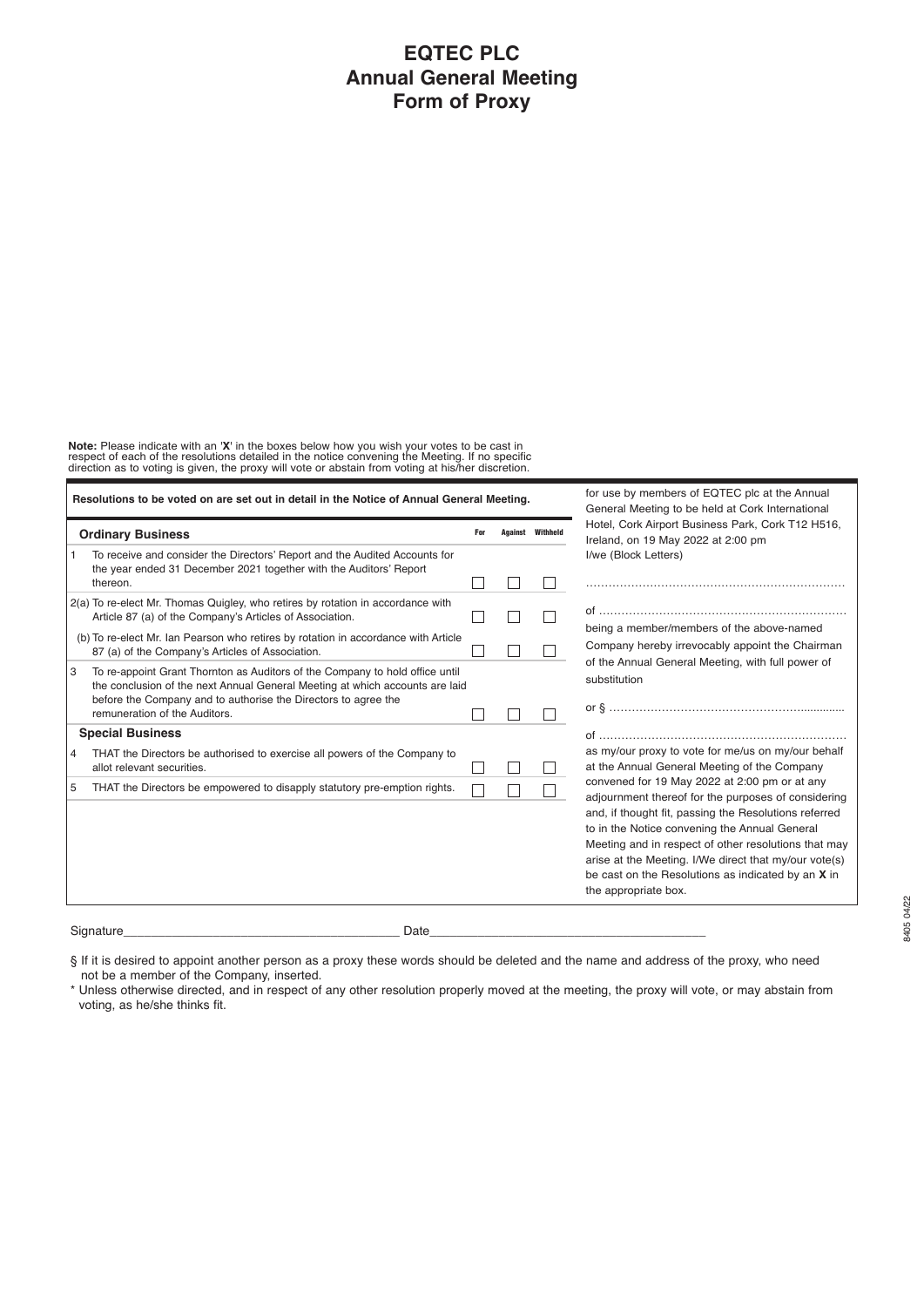- **NOTES** Only holders of Ordinary Shares are entitled to attend and vote at the Annual General Meeting of the Company.
- (2) A holder of Ordinary Shares may appoint a proxy or proxies to attend, speak and vote on their behalf at the Annual General Meeting. A proxy so appointed need not be a member of the Company. The deposit of an instrument of proxy will not preclude a member from attending the Annual General Meeting or at any adjournment thereof.
- (3) To be effective, the Form of Proxy duly signed, together with the power of attorney or other authority, if any, under which it is signed or a notarially certified copy of such power of authority, must be deposited at the offices of the Company's registrars, Link Registrars Limited, P.O. Box 1110, Maynooth, Co Kildare, Ireland (if delivered by post) or to Link Registrars Limited, Block C, Maynooth Business Campus, Maynooth, Co Kildare, W23 F854, Ireland (if delivered by hand during normal business hours not later than 48 hours before the commencement of the Annual General Meeting (i.e. Tuesday 17th May 2022).
- (4) If the Form of Proxy is given by a body corporate it must be given under its common seal or under the hand of an attorney or officer duly authorised.
- (5) In the case of joint holders, the vote of the senior who tenders a vote, whether in person or by proxy, shall be accepted to the exclusion of the votes of the other registered holders and, for this purpose, seniority shall be determined by the order in which the names stand in the Register of Members in respect of the joint holding.
- (6) The appointment of a proxy does not preclude a shareholder from attending and voting at the Annual General Meeting of the Company or at any adjournment thereof.
- (7) Any alteration to the Form of Proxy should be initialled by the person who signs it.
- (8) Please indicate how you wish to vote by marking the appropriate box next to the listed resolution on the proxy form. You may direct your proxy to vote For, Against or to Withhold your vote. The Withheld

option is provided to enable you to instruct your proxy not to vote on any particular resolution, however, a vote withheld in this way is not a 'vote' in law and will not be counted in the calculation of the proportion of votes 'For and Against' each resolution. If no specific directions as to voting are given by you marking a box on the proxy form, the proxy will vote or abstain from voting at his/her discretion.

- (9) Only those Shareholders registered in the register of members of the Company as at 7:00 p.m. (Dublin time) on Tuesday 17th May 2022 (or in the case of an adjournment as at 48 hours before the time of the adjourned meeting) shall be entitled to attend and vote at the meeting in respect of the number of shares registered in their names at that time. Changes to entries in the register after that time will be disregarded in determining the right of any person to attend and/or vote at the meeting.
- (10) Persons who hold interests in the Company through the Euroclear Bank system or as CREST depository interests (CDIs) through the CREST system, wishing to appoint a proxy or submit voting instructions, should consult with their custodian, stockbroker or other intermediary at the earliest opportunity for further information on the processes and timelines of the respective systems.
- (11) Members who wish to clarify any requirements in respect to completion of a proxy or their shareholding should do so in writing to Link Registrars Limited, P.O. Box 1110, Maynooth, Co Kildare, Ireland (if delivered by post) or to Link Registrars Limited, Block C, Maynooth Business Campus, Maynooth, Co Kildare, W23 F854, Ireland (if delivered by hand during normal business hours) or by phone on 01 553 0050 (+353 1 553 0050 if calling from outside Ireland). No other methods of communication will be accepted, in particular you may not use any electronic address provided in the Form of Proxy, or elsewhere in the Notice or in any related documents (including the Form of Proxy for use at the Annual General Meeting) for any purposes other than those expressly stated.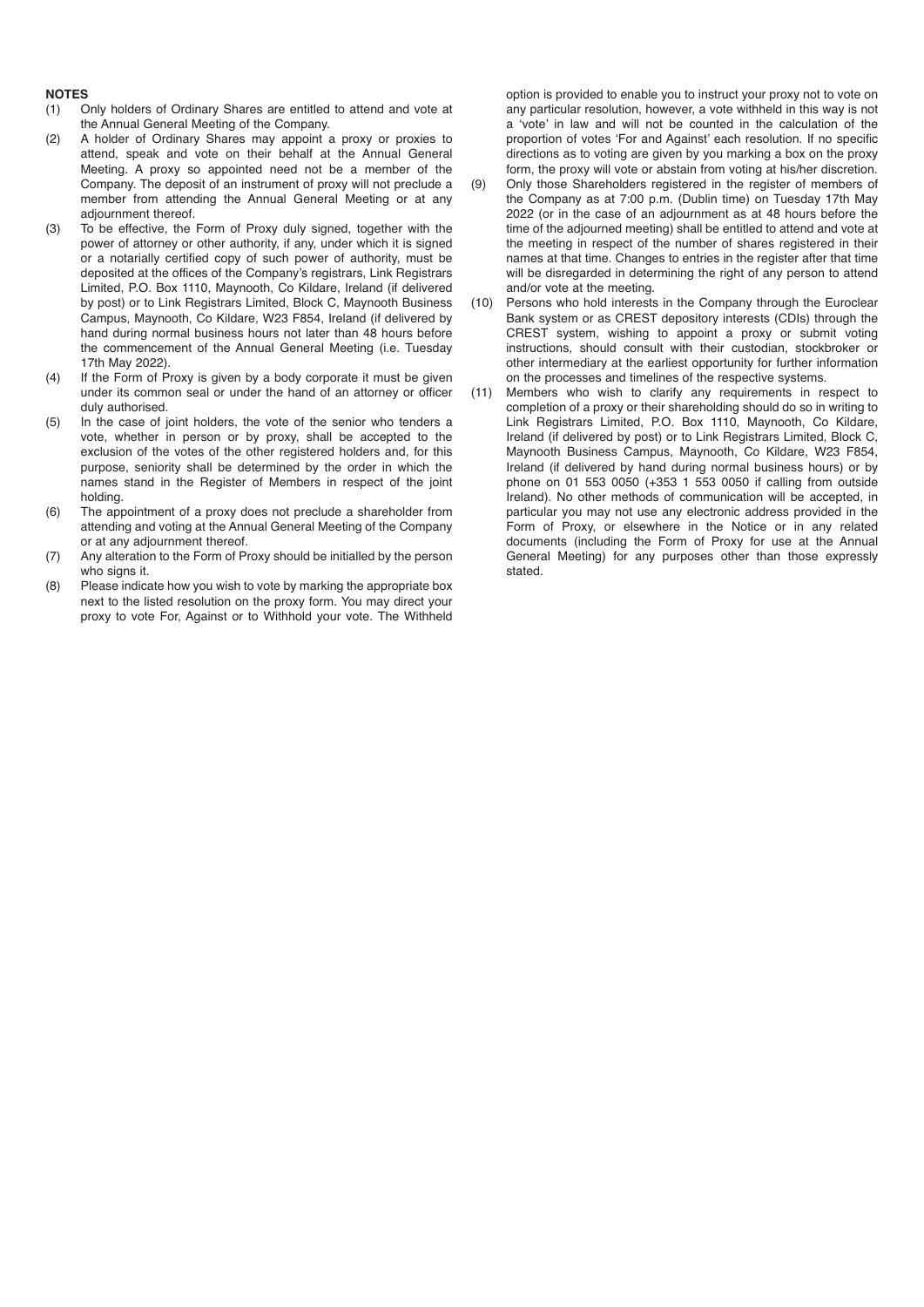

Eqtec PLC Building 1000 City Gate Mahon Co. Cork T12 W7CV

27 April 2022

# RE: Eqtec Public Limited Company (the "Company"): Notice of Annual General Meeting

Dear Shareholder,

Business Park, Cork T12 H516, Ireland at 2:00 p.m. on Thursday 19 May 2022. The Annual General Meeting (the "**AGM**") of the Company will be held at Cork International Hotel, Cork Airport

requested to *complete and return the attached Proxy Form together with your votes*  While the 2022 Annual General Meeting is currently scheduled to take place at the Cork International Hotel, Cork<br>At the 2022 Annual General Meeting is currently scheduled to take place at the Cork International Hotel, Cork All port Basiliess Fanx, Cont T12 11910, Inclaind at 2.00 p.m. on Tharsday, 19 May 2022, Shareholders should be<br>aware that the Company may be required to change the arrangements for the 2022 Annual General Meeting at short Forms enour government redinations on passing gamerings or earch cooldit distancing included be reminedated,<br>for example in the event of a further outbreak of COVID-19. In such circumstances, the Company may be required Ireland (if delivered by postelland Community C, Link C, Maynon, Level C, Maynon, Maynon, Maynon, Maynon, Link Registration by providing to the 2022 Annual General Meeting entirely in electronic form, without shareholders person. If this is the case, we will publish the relevant information on the Company's website www.eqtec.com. Please .<br>check the Company's website in advance of the 2022 Annual General Meeting in case there are any changes made Airport Business Park, Cork T12 H516, Ireland at 2:00 p.m. on Thursday, 19 May 2022, shareholders should be notice should government restrictions on public gatherings or other social distancing measures be reintroduced, to the arrangements for the 2022 Annual General Meeting.

Proxy Forms must be deposited at Link Registrars Limited at PO Box 1110, Maynooth Co. Kildare Ireland (if delivered F854 (if delivered by hand). Where a shareholder holds shares via CREST proxy voting can be carried out via the Proxies must be received by no later than 2:00 pm on 17 May 2022. We plan to rely on forms of proxy to conduct all by post) or to Link Registrars Limited, Level 2, Block C, Maynooth Business Campus, Maynooth, Co Kildare, W23 CREST system. For further details on proxy voting, please see the notes section of your enclosed Proxy Form. voting on resolutions.

# *l* **mportant changes to voting procedures for certain Shareholders for the AGM**

the Company from CREST to the Euroclear Bank system which occurred on 15 March 2021. I would urge those of earliest opportunity for further information on the processes and timelines for submitting proxy appointments or voting instructions for the AGM. These processes and timelines will differ from the comparable processes and timelines that<br>applied in CREST This will be the Company's second AGM since migration of the holding and settlement of uncertificated shares in you who hold interests in our Ordinary Shares directly through the Euroclear Bank system or as CREST depository interests ("CDIs") through the CREST system to consult with your stockbroker, custodian or other intermediary at the applied in CREST.

# **Documents for 2022 Eqtec PLC Annual General Meeting**

We hereby attach the AGM Notice and Form of Proxy. The 2021 Annual Report can be found on the Company's website at https://eqtec.com/investing-in-eqtec/financial-reports/

### **Request for completion of Form of Proxy / shareholder voting arrangements**

**Company Registration No:** 462861 **Registered Office: EQTEC plc,** 1000 Citygate, Mahon, Cork, Ireland Shareholders who wish to appoint a proxy and hold ordinary shares in the Company in certificated (i.e. paper) form are requested to *complete and return the attached AGM Form of Proxy* together with their votes on each Company resolution.

**Company Registration No:** 462861 **Registered Office: EQTEC plc,** 1000 Citygate, Mahon, Cork, Ireland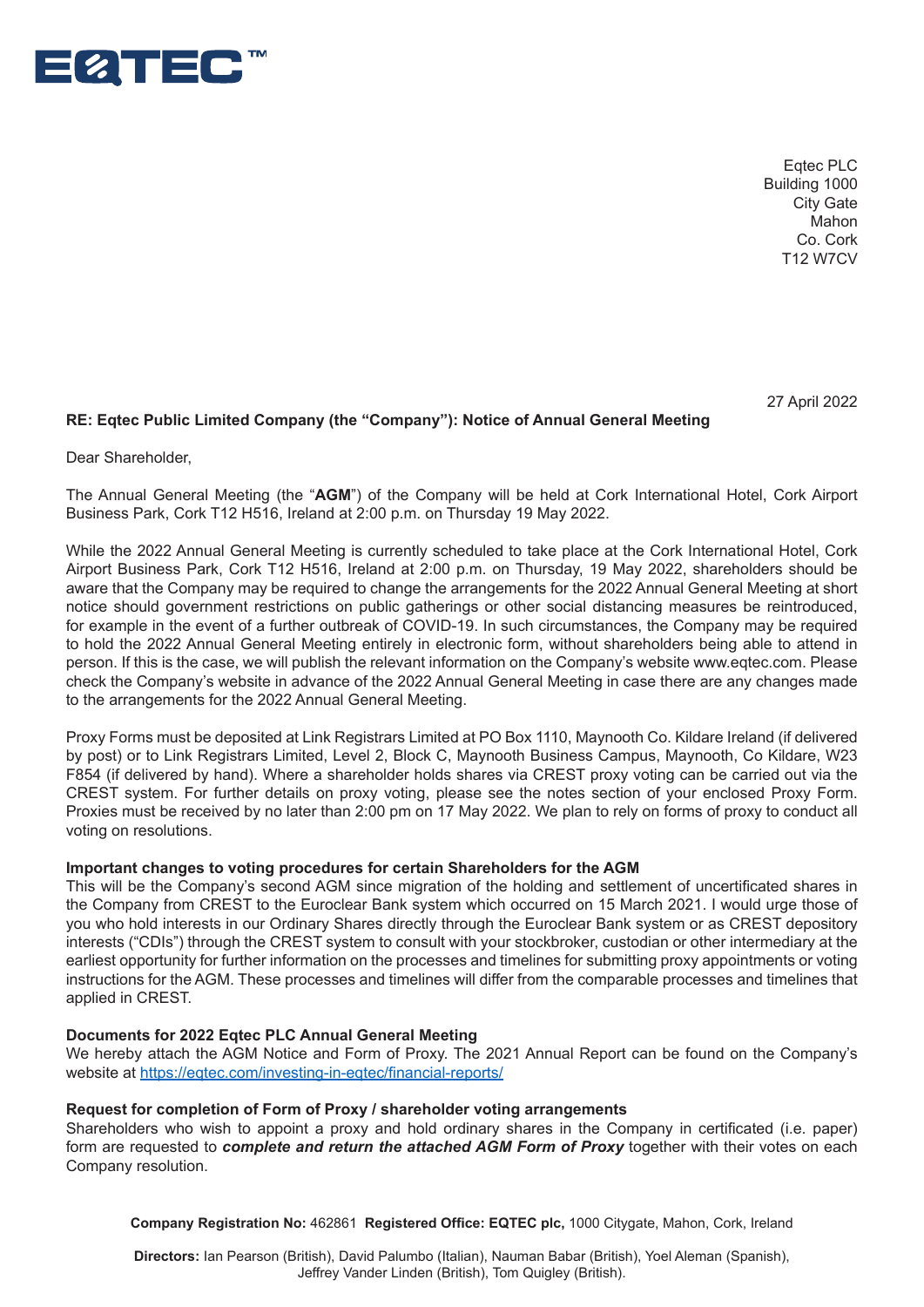

Shareholders holding their interests in ordinary shares as Belgian law rights either (i) through a participant account in the Euroclear system ("**EB Participants**") or (ii) as CREST Depository Interests ("**CDIs**") through the CREST system are urged to consult with your stockbroker, custodian or other intermediary at the earliest opportunity for further information on the processes and timelines for submitting proxy appointments or voting instructions for the AGM. The Board strongly encourages all shareholders to vote by proxy by appointing the chairman of the meeting as their proxy to vote on their behalf.

The AGM Form of Proxy must be deposited at Link Registrars Limited at PO Box 1110, Maynooth Co. Kildare Ireland (if delivered by post) or to Link Registrars Limited, Block C, Maynooth Business Campus, Maynooth, Co Kildare, W23 F854 (if delivered by hand during normal business hours).

Further details on how shareholders holding shares in certificated and uncertificated form can vote at the 2022 AGM are set out in the Proxy Form and the Notes section of this document. This information is based on the detail currently available to us, but it will be important for each relevant shareholder to confirm these procedures with their stockbroker, custodian or other intermediary as they may vary depending on the specific arrangements that are in place.

Please note that all proxy votes must be received by the Company's Registrar no later than 2:00 pm on Tuesday 15 May (or in the case of an adjournment as at close of business on the day which is three days before the date of the adiourned meeting).

# **INVESTORS MEET COMPANY**

In order to ensure that shareholders are able to follow the proceedings of the AGM, the Company will provide access online through the Investor Meet Company platform. However, shareholders will not be able to vote online during the Meeting and are therefore urged to submit their votes via proxy as early as possible. Shareholders are also invited to submit questions for the Board to consider. Questions can be pre submitted in advance of the AGM via the Investor Meet Company Platform up to 9:00 am the day before the meeting, or at any time during the AGM itself. The Board will respond to key questions during the meeting and will provide all such answers on its website as soon as possible thereafter. Shareholders who wish to attend the AGM online should register for the event in advance via the following Investor Meet link: https://www.investormeetcompany.com/eqtec-plc/register-investor. Investors who already follow EQTEC PLC on the Investor Meet Company platform will automatically be invited.

### **Board Resolutions for Consideration**

The Board of the Company would like to draw the shareholders' attention to the following resolutions, all of which the Board consider to be in the best interests of the Company and its shareholders and are recommended for approval:

# Resolution 1 – Financial Statements

In Resolution 1, the Board ask that shareholders receive and consider the Directors' Report and the Audited Accounts for the financial year ended 31 December 2021 and a review of the affairs of the Company. A copy of the 2021 Annual Report is available on the Company's website at www.eqtec.com.

# Resolution 2 – Re-election of Directors

The Board ask that shareholders consider resolutions 2(a) and 2(b), which are proposed as separate resolutions. These resolutions propose that the directors Thomas Quigley and Ian Pearson will retire by rotation and offer themselves for re-election in accordance with Article 87(a) of the Company's Articles of Association. The Board undertakes a formal annual evaluation of the performance of each of the Directors and is satisfied that each Director standing for re-appointment continues to make an effective and valuable contribution to the Board and demonstrates commitment to the role.

# Resolution 3 – Re-appointment of Auditors

The Board ask that shareholders consider resolution 3, which proposes that the Company re-appoint Grant Thornton as Auditors of the Company to hold office until the conclusion of the next AGM at which accounts are laid before the Company and to authorise the Directors to agree the remuneration of the Auditors. This resolution also seeks to authorise the Directors to fix the remuneration of the Auditors for the 2022 financial year, ending 31 December 2022.

In addition to the ordinary business to be transacted at the AGM as set out in resolutions 1 to 3 in the AGM Notice, the Board proposes, as special business, resolutions 4 and 5, which are also set out in the AGM Notice.